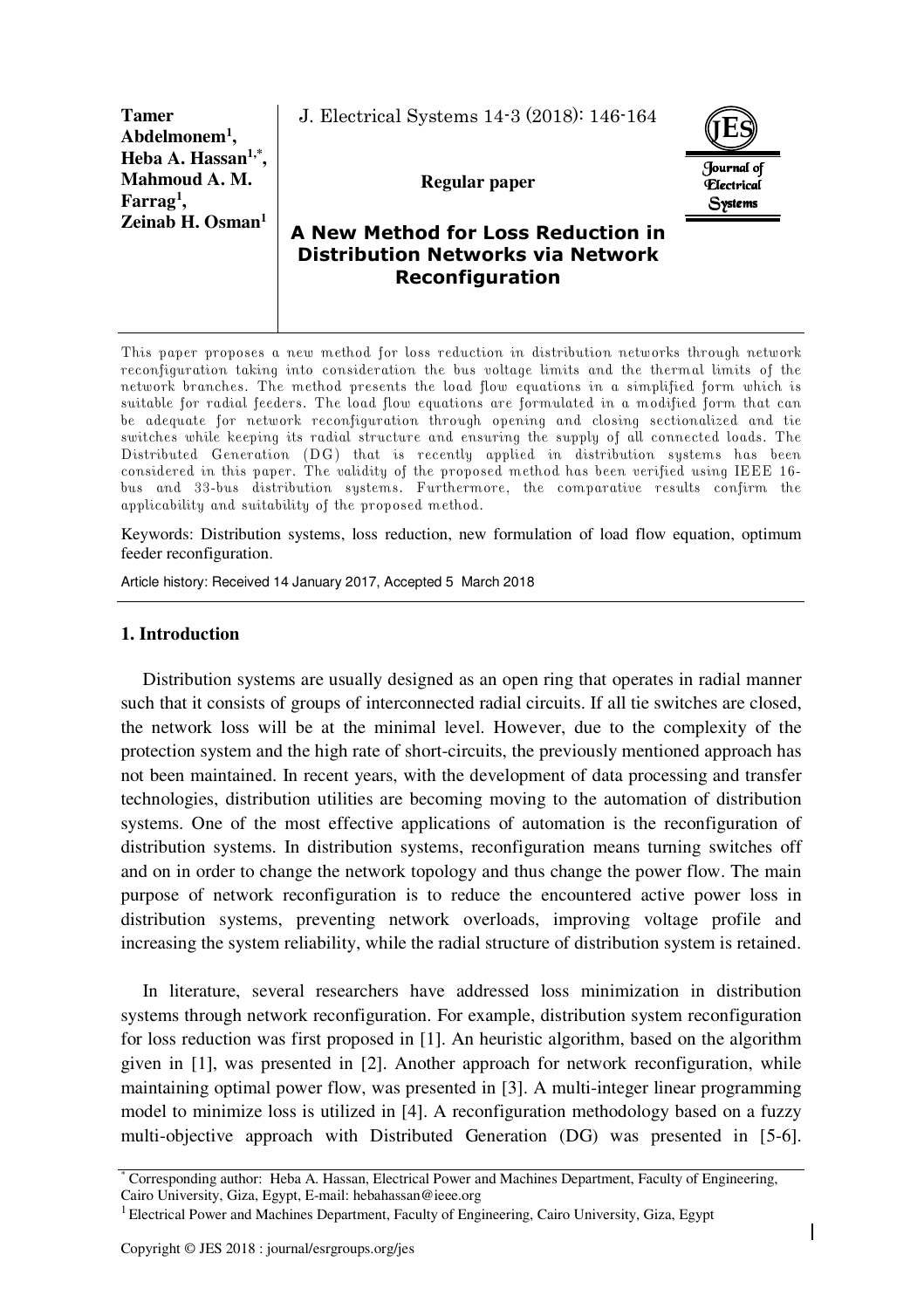Heuristic rules and fuzzy multi-objective approach with an improved fast decoupled load flow algorithm were illustrated in [7] to solve the problem. A self-learning evolutionary multi-agent system for distribution network reconfiguration was proposed in [8]. An efficient algorithm for multi-objective distribution feeder reconfiguration with DG based on Modified Honey Bee Mating Optimization (MHBMO) approach was presented in [9]. A Tabu search-based optimization technique was used in [10-11]. An efficient algorithm for distribution feeder reconfiguration in distribution with DGs was also suggested in [12]. A feeder reconfiguration problem in the presence of DG by using Artificial Bee Colony (ABC) algorithm was given in [13-14]. Furthermore, a method to achieve the optimum reconfiguration of distribution systems using Pareto–Genetic Algorithm was presented in [15]. A new approach using 0-1 integer programming method for reconfiguration of unbalanced radial distribution systems with the presence of DG was deduced in [16]. A technique was suggested in [17] to address the problem of feeder reconfiguration in the context of feeder loss reduction. A work has been carried out to obtain the locations and ratings of optimal tie switches and the optimal sizes of capacitors in [18].

The objective of this paper is to develop a direct mathematical model for feeder reconfiguration of distribution networks to reduce the active power loss encountered by the system to an optimum value. The model takes into account the typical operating constraints such as bus voltage limits and branch thermal limits. The model can also handle the presence of embedded generation and shunt capacitors.

The paper is structured as follows: Section 2 presents the proposed simplified form of the load flow equations of distribution systems, Section 3 illustrates the reconfiguration process using the newly modified load flow equations while the mathematical model formulation is deduced in Section 4. The developed mathematical model is verified using IEEE 16 bus and 33 bus systems in Section 5 and finally, Section 6 presents the main conclusions of this research work.

#### **2. Simplified Form of Load Flow Analysis for Distribution Systems**

The conventional load flow form that relates the bus injected currents to bus voltages through the bus admittance matrix has proved to be inefficient for distribution systems, especially for the radial ones. Therefore, a simplified form of load flow equations has been introduced as follows:

An equation that relates bus voltages of each branch to the power flow of the branch: Referring to Fig. 1, for a branch k that connects buses i and j, these relations take the following form:

$$
V_j^2 = V_i^2 + \frac{s_k^2 z_k^2}{v_i^2} - 2 r_k p_k - 2 x_k q_k
$$
 (1)

$$
V_{i}^{2} = V_{j}^{2} + \frac{s_{k}^{2} z_{k}^{2}}{v_{j}^{2}} - 2 r_{k} p_{k}^{-} - 2 x_{k} q_{k}^{-}
$$
 (2)

Where,  $k = 1, 2, 3, \dots$  M;

M is the total number of branches.

Power flow relation for each branch k:

This relation relates the active power loss of branch k to the reactive power loss of the same branch as follows [19]: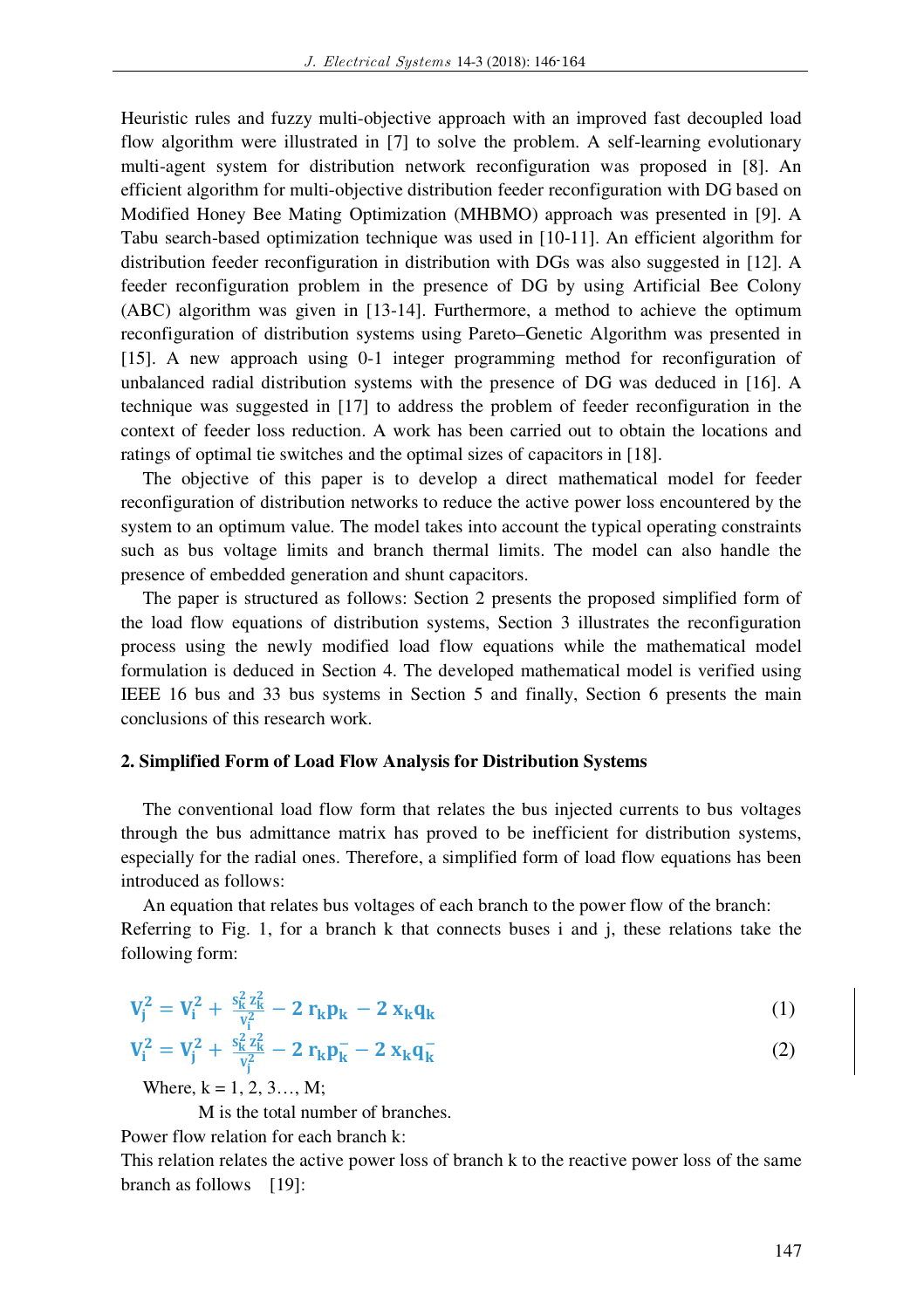$$
\mathbf{x}_{k} \left( \mathbf{p}_{k} + \mathbf{p}_{k}^{-} \right) = \mathbf{r}_{k} \left( \mathbf{q}_{k} + \mathbf{q}_{k}^{-} \right) \tag{3}
$$

where,  $K = 1, 2, 3, \dots$  M Power balance relation for each node i: Summation of active power at node  $i = 0$ 

$$
p_k^- + p_l + p_m + p_{n} + P_{Di} = 0 \tag{4}
$$

Summation of reactive power at node  $i = 0$ 

$$
\mathbf{q}_{k}^{-} + \mathbf{q}_{l} + \mathbf{q}_{m} + \mathbf{q}_{n} + \mathbf{Q}_{Di} = \mathbf{0}
$$
\n<sup>(5)</sup>

 $i = 2, 3, \ldots$ , N; where N is the total number of nodes while excluding the main substation. Equations (4) and (5) relate the load power, DG power injection, if any, capacitive power injection, if any, at node i to the power flow of all branches connected to node i.

For radial feeders, the number of branches is equal to the number of nodes, excluding the main substation which means that M is equal to N. Consequently, the above 5N nonlinear equations relate the branch powers and bus voltage magnitudes for any radial system. The solution of these simplified forms of load flow equations will give both bus voltage magnitudes as well as branch powers.



Figure 1: Branch k connecting buses i and j.

#### **3. Reconfiguration Technique Using the Newly Modified Load Flow Method**

In this reconfiguration technique, some branches will be opened, while a tie line will be closed for the purpose of reducing the loss in active power. Reconfiguration will be carried out while satisfying the following conditions which ensure proper feeding to all loads maintain the radial configuration and preserve the magnitudes of bus voltages, branches and tie lines within their permissible limits. In order to achieve the following conditions, an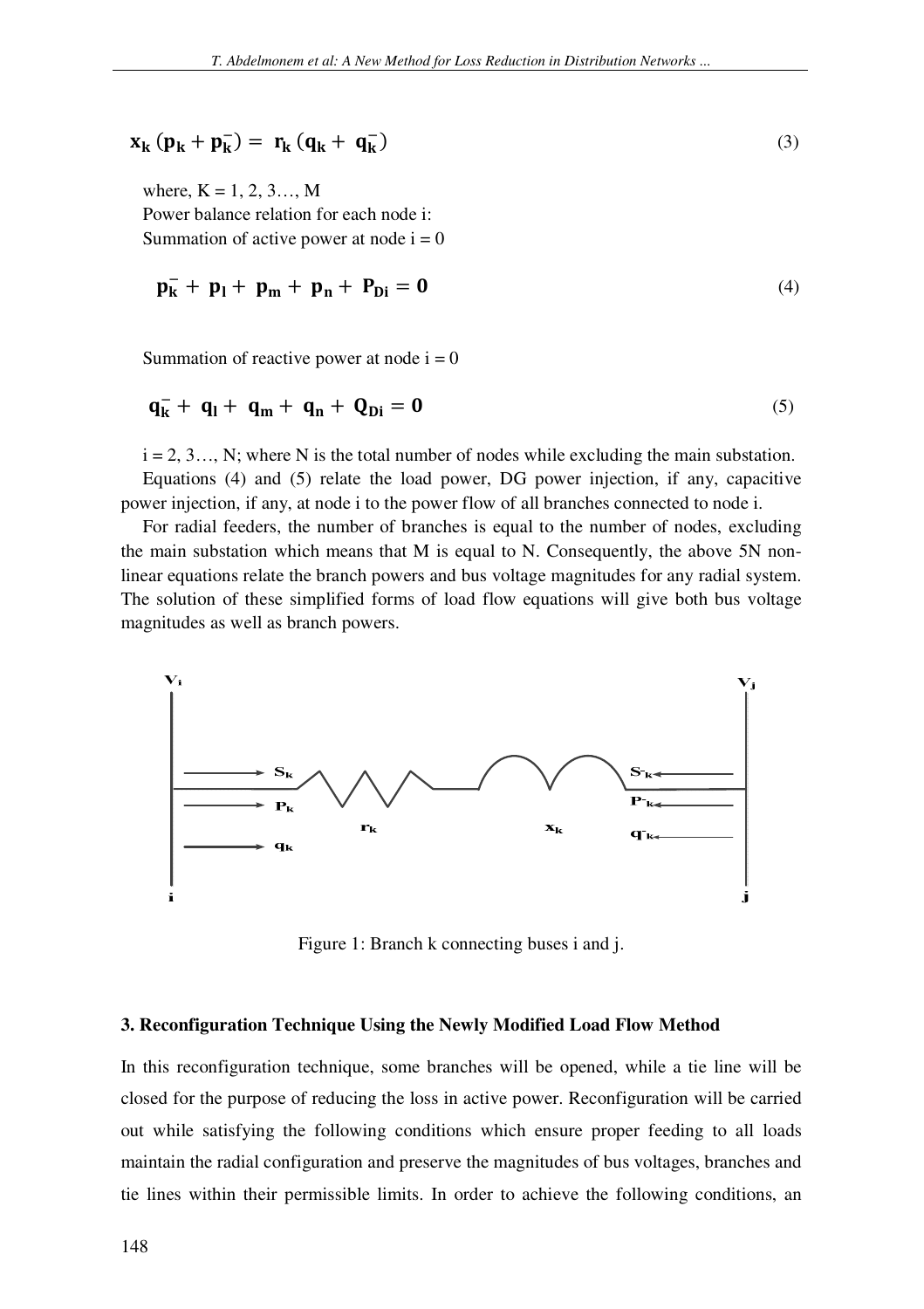integer variable for each branch and tie line is proposed in this paper. Equations (1) and (2) are then modified to guarantee that, if a branch is opened, no direct relations are present between each two end buses. This is represented mathematically as follows:

$$
V_j^2 - V_i^2 - \frac{(p_k^2 + q_k^2)z_k^2}{v_j^2} + 2\,r_k p_k + 2\,x_k q_k \le w\left(1 - Y_k\right) \tag{6}
$$

$$
V_j^2 - V_i^2 - \frac{(p_k^2 + q_k^2)z_k^2}{v_j^2} + 2\,r_k p_k + 2\,x_k q_k \ge w\left(Y_k - 1\right) \tag{7}
$$

$$
V_i^2 - V_j^2 - \frac{(p_k^{-2} + q_k^{-2})Z_k^2}{V_j^2} + 2 r_k p_k^- + 2 x_k q_k^- \leq w (1 - Y_k)
$$
\n(8)

$$
V_i^2 - V_j^2 - \frac{(p_k^{-2} + q_k^{-2})Z_k^2}{V_j^2} + 2 r_k p_k^- + 2 x_k q_k^- \geq w (Y_k - 1)
$$
\n(9)

where,  $Y_k$  is a zero-one integer variable associated with section k and w is a positive large number. Hence, if a branch k is opened, the following equations are satisfied:

$$
p_{k} = p_{k}^{-} = q_{k} = q_{k}^{-} = 0,
$$
  
\n
$$
V_{j}^{2} - V_{i}^{2} \leq w,
$$
  
\n
$$
V_{j}^{2} - V_{i}^{2} \geq -w,
$$
  
\n
$$
V_{i}^{2} - V_{j}^{2} \leq w,
$$
 and 
$$
V_{i}^{2} - V_{j}^{2} \geq -w
$$
  
\n(10)

As w is a large positive value, then the difference  $(V_j^2 - V_i^2)$  or  $(V_i^2 - V_j^2)$  could take any value between –w and w. This difference will not exceed 0.2 p.u. or -0.2 p.u. and equations (6) to (9) will be ineffective if a line k is being opened. On the other hand, if a line k is kept close, then  $Y_k$  will be equal to one and equations (6) to (9) lend themselves into round load flow equations.

### **4. Mathematical Model Formulation**

#### **4.1 Objective Function**

As the main goal of the reconfiguration process is to reduce the active power loss, the objective equation is assumed to take the following form: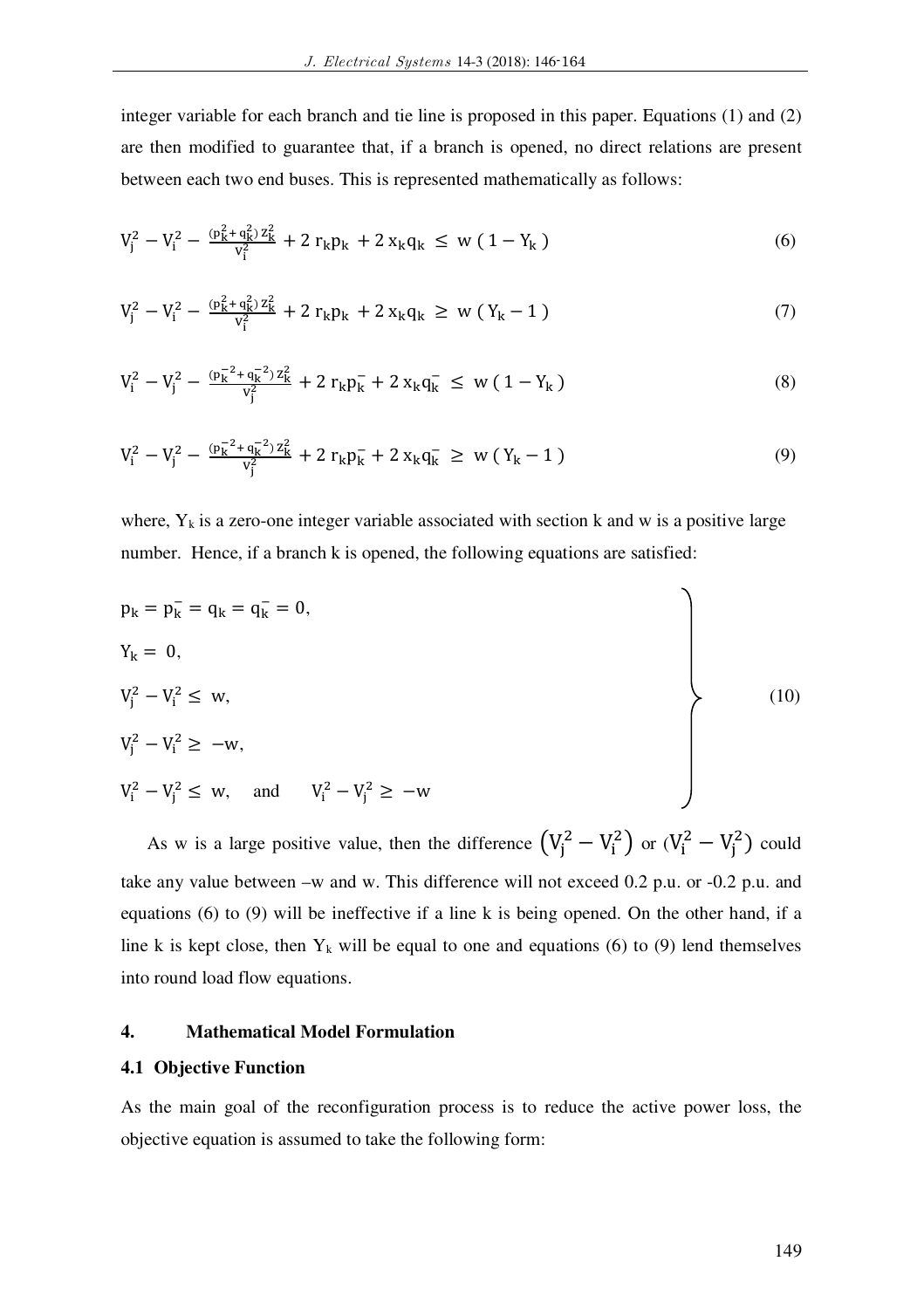$$
Min\ \mathbf{F} = \sum_{k=1}^{M} (p_k + p_k^{-}) \tag{11}
$$

which can take also the following form:

$$
F = \sum_{i=1}^{Ns} p_i \tag{12}
$$

where, the minimization of input active power from different substations guarantees the minimization of the overall active power loss.

### **4.2 Constraints**

Equations relating the powers of section k to end bus voltages of the same section take the following form:

$$
V_j^2 - V_i^2 - \frac{(p_k^2 + q_k^2)z_k^2}{v_j^2} + 2\,r_k p_k + 2\,x_k q_k \le w\,(1 - Y_k) \tag{13}
$$

$$
V_j^2 - V_i^2 - \frac{(p_k^2 + q_k^2)z_k^2}{v_j^2} + 2\,r_k p_k + 2\,x_k q_k \ge w\left(Y_k - 1\right) \tag{14}
$$

$$
V_i^2 - V_j^2 - \frac{(p_k^{-2} + q_k^{-2})Z_k^2}{V_j^2} + 2 r_k p_k^- + 2 x_k q_k^- \leq w (1 - Y_k)
$$
\n(15)

$$
V_i^2 - V_j^2 - \frac{(p_k^{-2} + q_k^{-2})Z_k^2}{V_j^2} + 2 r_k p_k^- + 2 x_k q_k^- \geq w (Y_k - 1)
$$
\n(16)

where  $K = 1, 2, 3, \dots \dots \dots \dots \dots$ 

# a) Loss relation for a branch or tie line k:

$$
x_k (p_k + p_k^-) = r_k (q_k + q_k^-) \tag{17}
$$

b) Power balance equations at node i:

Summation of real power  $= 0$  (18)

Summation of reactive power =  $0$  (19)

### c) Limits of bus voltages:

$$
V_i \le V_{\text{max}} \tag{20}
$$

$$
V_i \ge V_{\min} \tag{21}
$$

where  $i = 1, 2, 3, ... ... ... ... ... ...$   $N$ 

#### d) Limits of branch powers:

$$
p_k^2 + q_k^2 \le S_k^2 Y_k \tag{22}
$$

$$
p_k^{-2} + q_k^{-2} \le S_k^2 Y_k
$$
 (23)

where  $K = 1, 2, 3, ...$  ... ... ... ... ... ... *M*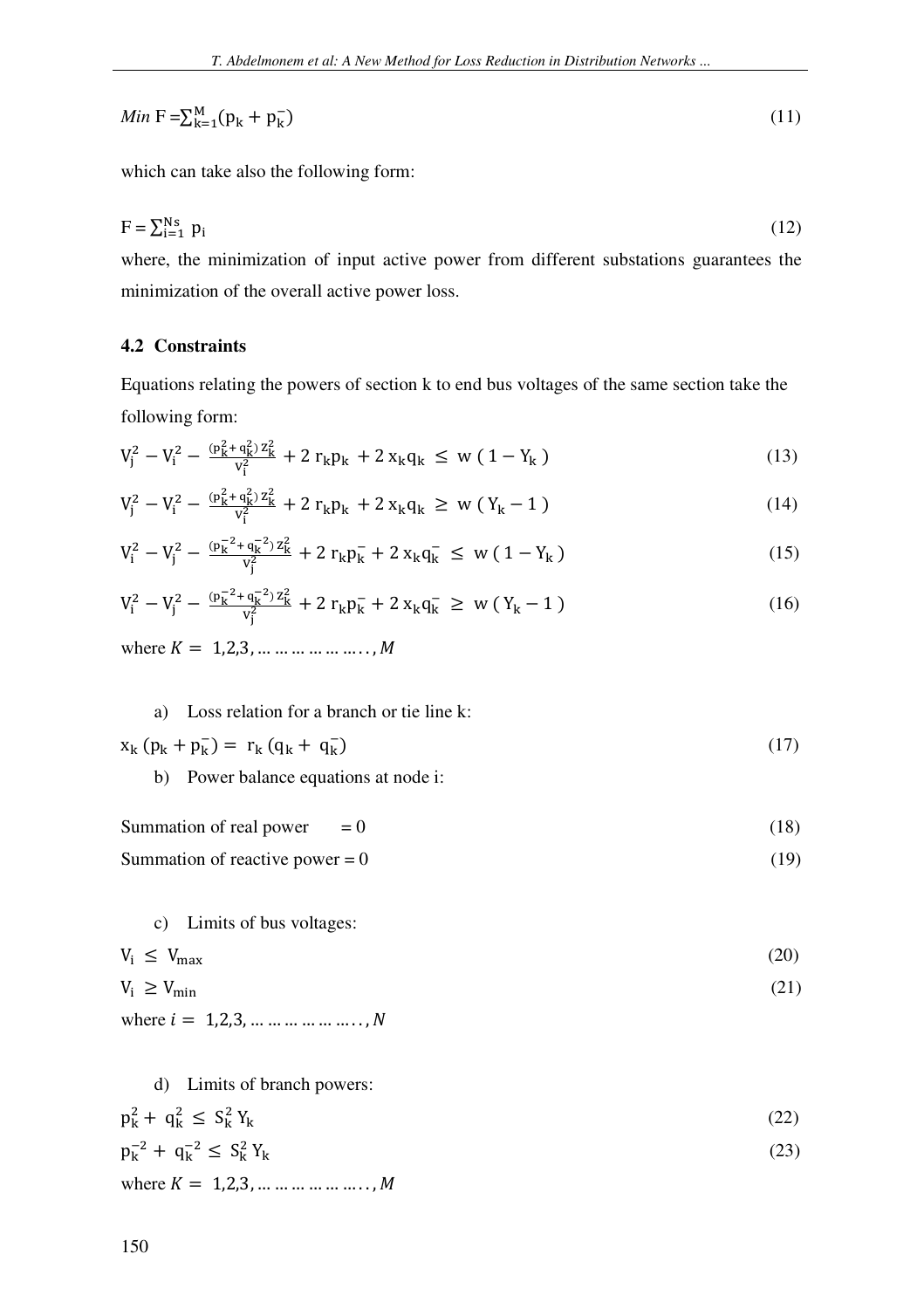### e) Radiality constraint:

$$
\sum_{k=1}^{M} Y_k = N \tag{24}
$$

The optimum reconfiguration problem including capacitors and embedded generation is an integer nonlinear programming problem and the proposed method has been solved using LINGO 14.0 program (LINDO Systems Inc.) which runs on an Intel® Core™2 Duo 2.0 GHz, 3.0 GB personal computer.

# **5. Simulations Results and Verification of the Developed Reconfiguration Method**

# **5.1 The IEEE 16-Bus System**

#### **5.1.1 Description of the IEEE 16-Bus and the Simplified 14-Bus Systems**

Figure 2 illustrates the IEEE 16-bus system which is frequently adopted in literature for this type of study. It consists of 16 buses, 13 load points, 13 normally closed switches and 3 normally open switches. For the sake of simplicity, all feeding substations are considered as a single slack-bus whose phasor voltage is  $V_s \angle 0^\circ$  as shown in Figure 3, [10, 17, 20]. This system represents the 14-bus simplified system for that shown in Figure 2. In addition to the three assumed DG units, the simplified system, contains three fundamental loops and consists of one feeding substation, three radial feeders, 13 sections, 3 tie lines, 13 load buses and 7 capacitors (located at buses 3, 4, 7, 9, 10, 12, and 14), [17]. The voltages of the three DG units (located at buses 2, 6, and 11 which can only feed firm active power to the system) are 0.0255, 0.0453 and 0.0153 p.u., respectively.

The data of the above system including the load demand, branch data and DG output active power and output reactive power of shunt capacitors are given in [17]. The active load power of the system is given by 0.287 p.u. and the reactive load power is 0.167 p.u. The bus voltage limits considered are  $V_{\text{max}} = 1.05$  p.u. and  $V_{\text{min}} = 0.95$  p.u. Furthermore, it is assumed that all sections and tie lines have sectionalizing and tie switches.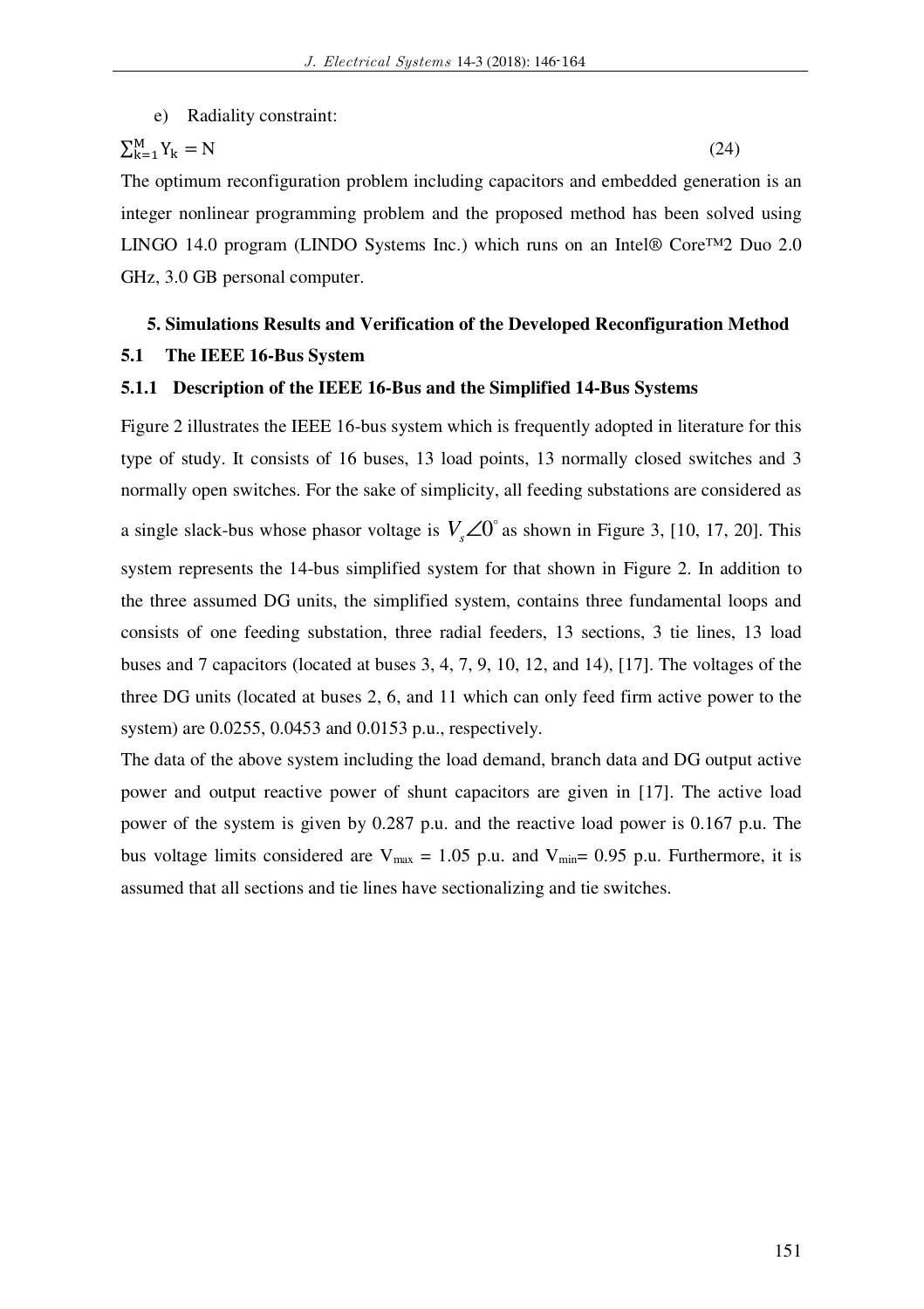

FIGURE 2: Single-line diagram of IEEE 16-bus system.



FIGURE 3: A 14-bus simplified system for the IEEE 16-bus system shown in FIGURE 2.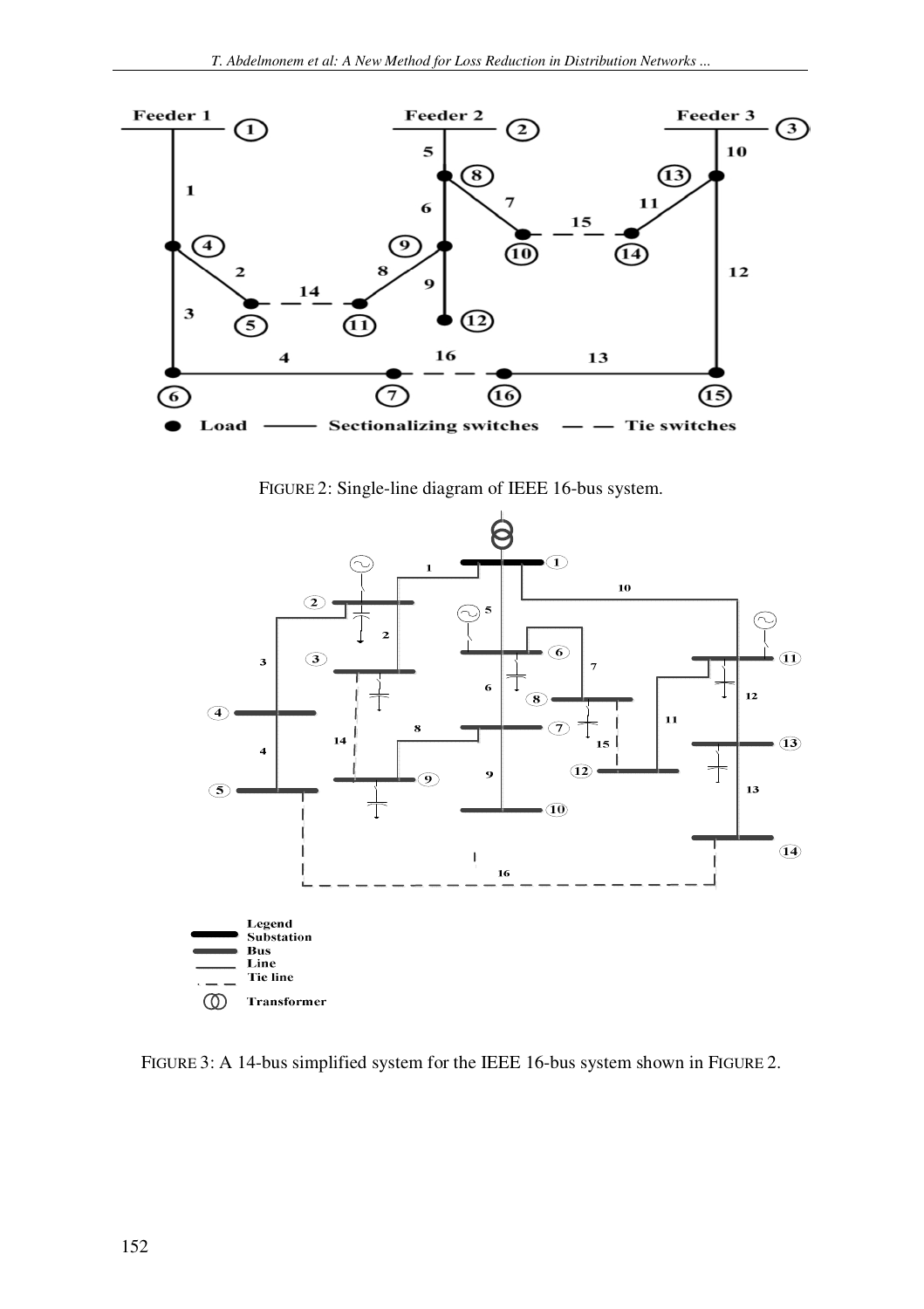#### **5.1.2 Study Cases for the 14-Bus System**

In the following cases, it is assumed that all the sectionalizing switches of all the sections are closed, while all tie lines switches are kept open. The minimum bus voltages obtained as well as active power loss ploss of the six cases are summarized in Table 1.

| Case No.                  | Substation<br>Bus<br>Voltage (p.u.) | Minimum<br><b>Bus Voltage</b><br>(p.u.) | Ploss<br>(kW) | $\Delta p_{loss}$<br>$(\%)$ | Average<br>Voltage<br>(p.u.) |
|---------------------------|-------------------------------------|-----------------------------------------|---------------|-----------------------------|------------------------------|
| 1 (Base-case)             | 1.0                                 | 0.9722                                  | 569.21        |                             | 0.9855                       |
| 2 (Base-case)             | 1.05                                | 1.0048                                  | 493.51        |                             | 1.0321                       |
| 3 (with capacitor)        | 1.0                                 | 0.9731                                  | 368.67        | 35.2                        | 0.9870                       |
| 4 (with capacitor)        | 1.05                                | 1.0214                                  | 310.47        | 37.09                       | 1.0362                       |
| 5 (with capacitor and DG) | 1.0                                 | 0.9735                                  | 314.09        | 44.8                        | 0.9897                       |
| 6 (with capacitor and DG) | 1.05                                | 1.0319                                  | 296.87        | 39.85                       | 1.04088                      |

TABLE 1: Study cases (1-6) of the 14-bus system.

The analysis of the six study cases for a specified load shows that there is no voltage problem, capacitors and DG units improve the voltage profile, raising the substation bus voltage reduces the active power loss (whether capacitors and DG units are in operation or not) and that the shunt capacitors used significantly reduce the active power loss. Hence, the operation of both capacitors and DG units can reduce the active ploss to the minimum value as they act to reduce both the active and reactive power flow in the feeder sections.

# **5.1.3 Applying the Optimum Reconfiguration Method to the 14-Bus System**

In this section, it is assumed that any number of tie switches can be switched on and an equal number of sectionalizing switches should be switched off to maintain system radiality.

| Case<br>No. | Substation<br><b>Bus Voltage</b><br>(p.u.) | Shunt<br>Capacitor | DG<br>Unit | Tie lines<br>Switched<br>On | <b>Sections</b><br>Switched<br>Off | $V_{min}$<br>(p.u.) | $\Delta p_{loss}$<br>$(\%)$ | p <sub>loss</sub><br>(kW) |
|-------------|--------------------------------------------|--------------------|------------|-----------------------------|------------------------------------|---------------------|-----------------------------|---------------------------|
| 7           | 1.0                                        | Off                | Off        | 14, 15, 16                  | 4,8,11                             | 0.9632              | 28.7                        | 405.6                     |
| 8           | 1.05                                       | Off                | Off        | 14,15                       | 7,8                                | 1.0087              | 25.03                       | 370                       |
| 9           | 1.0                                        | On                 | Off        | 14,16                       | 3,8                                | 0.9697              | 46.7                        | 303.49                    |
| 10          | 1.05                                       | On                 | Off        | 14                          | 8                                  | 1.0270              | 38.38                       | 304.06                    |
| 11          | 1.0                                        | On                 | On         | 15                          | 7                                  | 0.9770              | 65.6                        | 195.76                    |
| 12          | 1.05                                       | On                 | On         | 16                          | 4                                  | 1.0270              | 60.92                       | 192.87                    |

TABLE 2: Study cases (7-12) of the 14-bus system.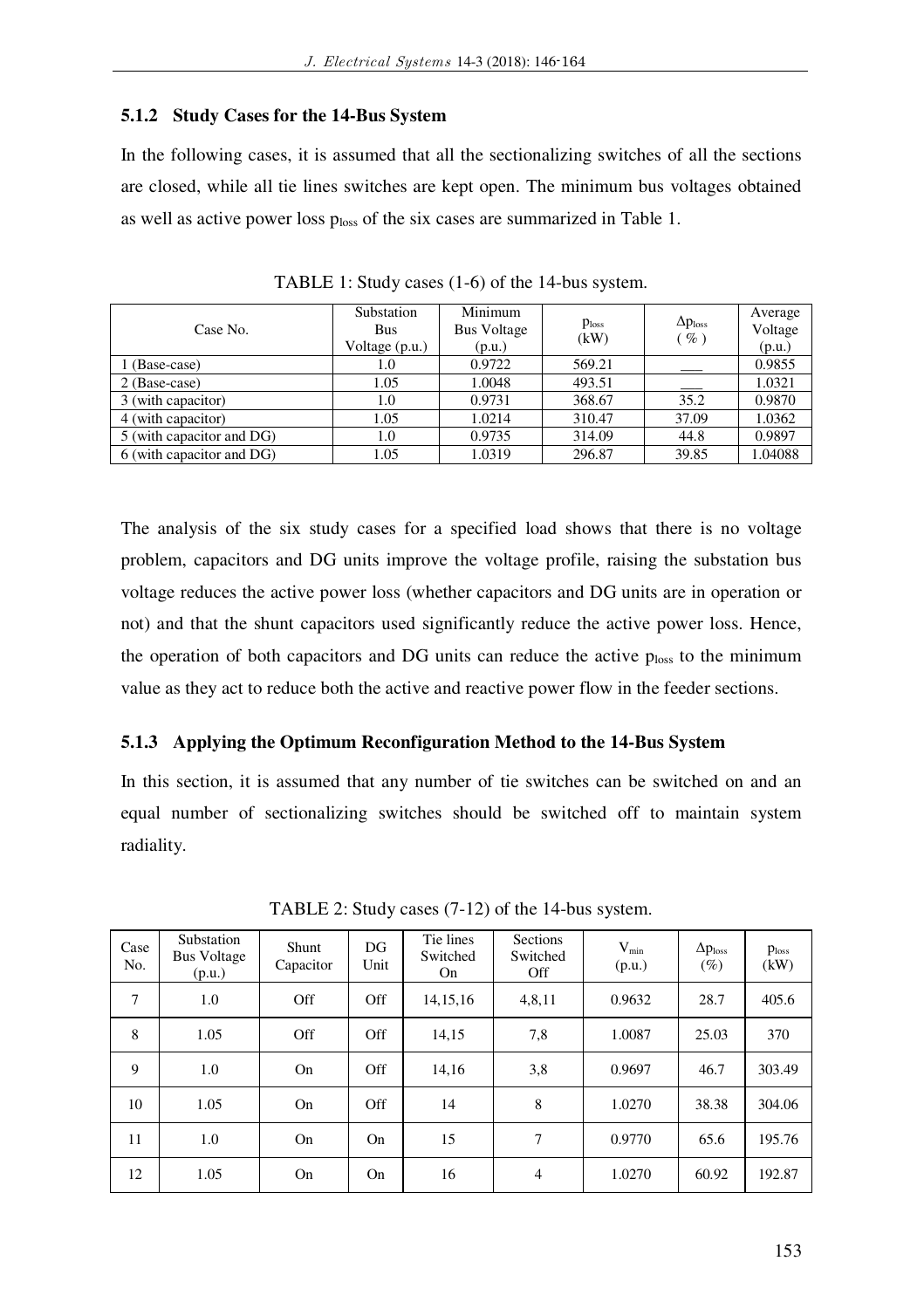In addition, the six studied cases carried out in the previous section are recalculated and the results obtained are summarized in the following. The power loss as well as the lines which are switched on or off are all listed in Table 2. The effects of substation voltages on active power loss ploss are given in Tables 3 and 4. The percentages of loss reduction for various cases are shown in Figures 4 and 5.

| Case<br>No.  | Shunt<br>Capacitor | DG<br>Unit | Reconfig-<br>uration<br>Method | Tie Lines<br>Switched<br>On | Sections<br>Switched<br>Off | $V_{\min}$<br>(p.u.) | Ploss<br>(kW) | $\Delta p_{loss}$<br>$(\%)$ |
|--------------|--------------------|------------|--------------------------------|-----------------------------|-----------------------------|----------------------|---------------|-----------------------------|
| $\mathbf{1}$ | Off                | Off        | N <sub>0</sub>                 |                             |                             | 0.9722               | 569.2         |                             |
| 3            | On                 | Off        | N <sub>0</sub>                 |                             |                             | 0.9731               | 368.7         | 35.2                        |
| 5            | On                 | On         | N <sub>0</sub>                 |                             |                             | 0.9735               | 314.1         | 44.8                        |
| $\tau$       | Off                | Off        | Yes                            | 14, 15, 16                  | 4,8,11                      | 0.9632               | 405.6         | 28.7                        |
| 9            | On                 | Off        | Yes                            | 14,16                       | 3,8                         | 0.9697               | 303.5         | 46.7                        |
| 11           | On                 | On         | Yes                            | 15                          | 7                           | 0.9770               | 195.8         | 65.6                        |

TABLE 3: The effect of feeder reconfiguration ( $V_s = 1.0$  p.u.).

TABLE 4: The effect of feeder reconfiguration ( $V_s = 1.05$  p.u.).

| Case<br>No.    | Shunt<br>Capacitor | DG<br>Unit | Reconfig-<br>uration<br>Method | Tie Lines<br>Switched<br>On | <b>Sections</b><br>Switched<br>Off | $V_{min}$<br>(p.u.) | p <sub>loss</sub><br>(kW) | $\Delta p_{loss}$<br>$(\%)$ |
|----------------|--------------------|------------|--------------------------------|-----------------------------|------------------------------------|---------------------|---------------------------|-----------------------------|
| $\overline{2}$ | Off                | Off        | N <sub>0</sub>                 |                             |                                    | 1.0048              | 493.51                    |                             |
| $\overline{4}$ | On                 | Off        | N <sub>0</sub>                 |                             |                                    | 1.0214              | 310.47                    | 37.09                       |
| 6              | On                 | On         | N <sub>0</sub>                 |                             |                                    | 1.0319              | 296.87                    | 39.85                       |
| 8              | Off                | Off        | Yes                            | 14,15                       | 7,8                                | 1.0087              | 370                       | 25.03                       |
| 10             | On                 | Off        | Yes                            | 14                          | 8                                  | 1.0270              | 304.06                    | 38.38                       |
| 12             | On                 | On         | Yes                            | 16                          | $\overline{4}$                     | 1.0270              | 192.87                    | 60.92                       |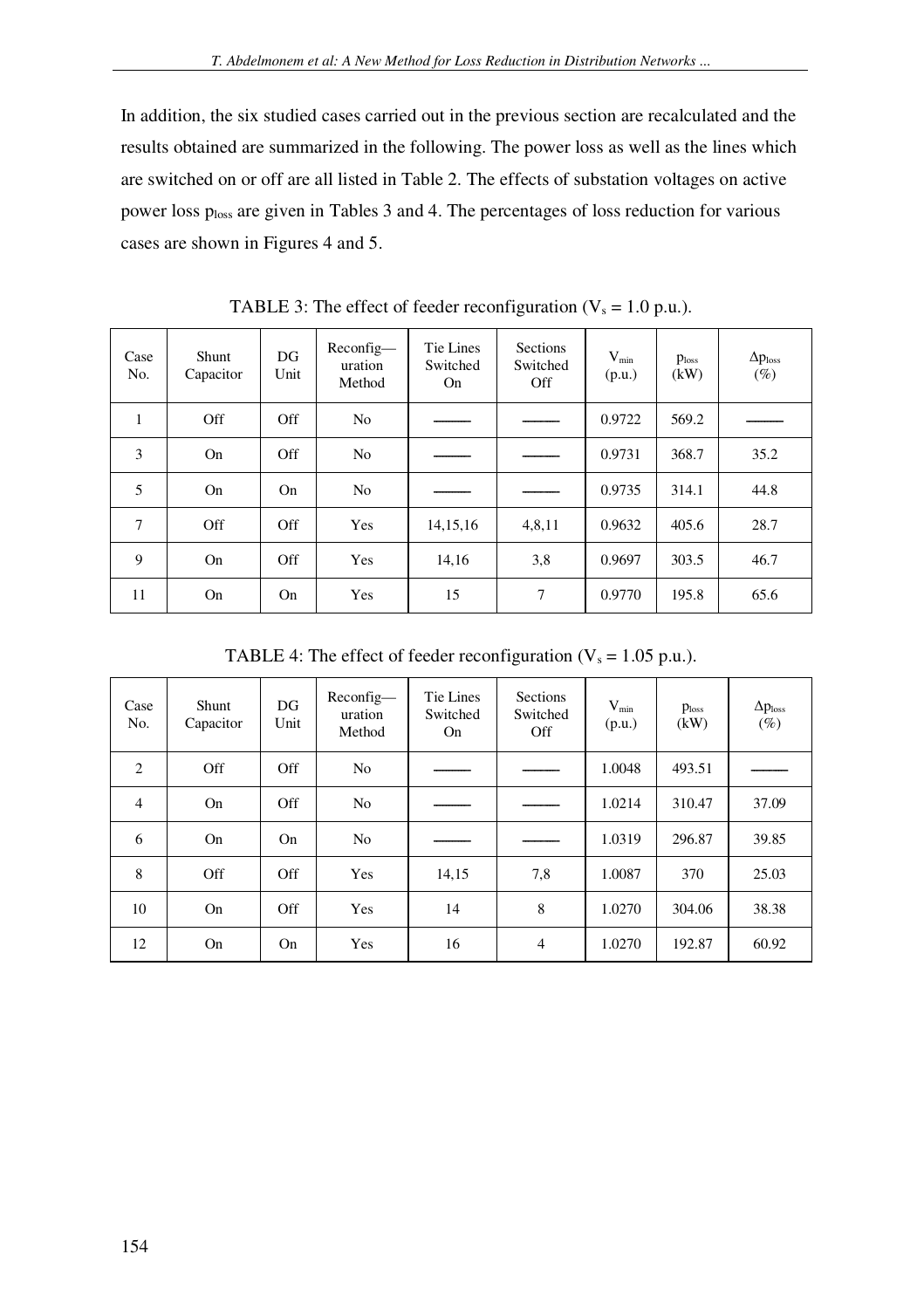

FIGURE 4: Loss reduction for the 4-bus system  $(V_s=1.0 \text{ p.u.})$ .



FIGURE 5: Loss reduction for the 14-bus system (Vs=1.05 p.u.).

Analysis of the previously mentioned results leads to the following conclusions:

- Active p<sub>loss</sub> in all of the studied cases shows a decrement, when the substation bus voltage is high, i.e. near the highest limit, as long as the reconfiguration is not changed.

- The minimum value of active ploss has been obtained when reconfiguration method is made with capacitors and DG units in operation.

As shown in Tables 2, 3 and 4, it is clear that the number of tie sections to be closed is reduced due to using capacitors or DGs. No more improvement of system loss using feeder reconfiguration can be achieved, however, the configuration has to be carried out for other operational reasons such as maintaining or improving reliability.

The operation of the system does not suffer problems in terms of its bus voltage and it is observed that the active power loss of the system is also reduced.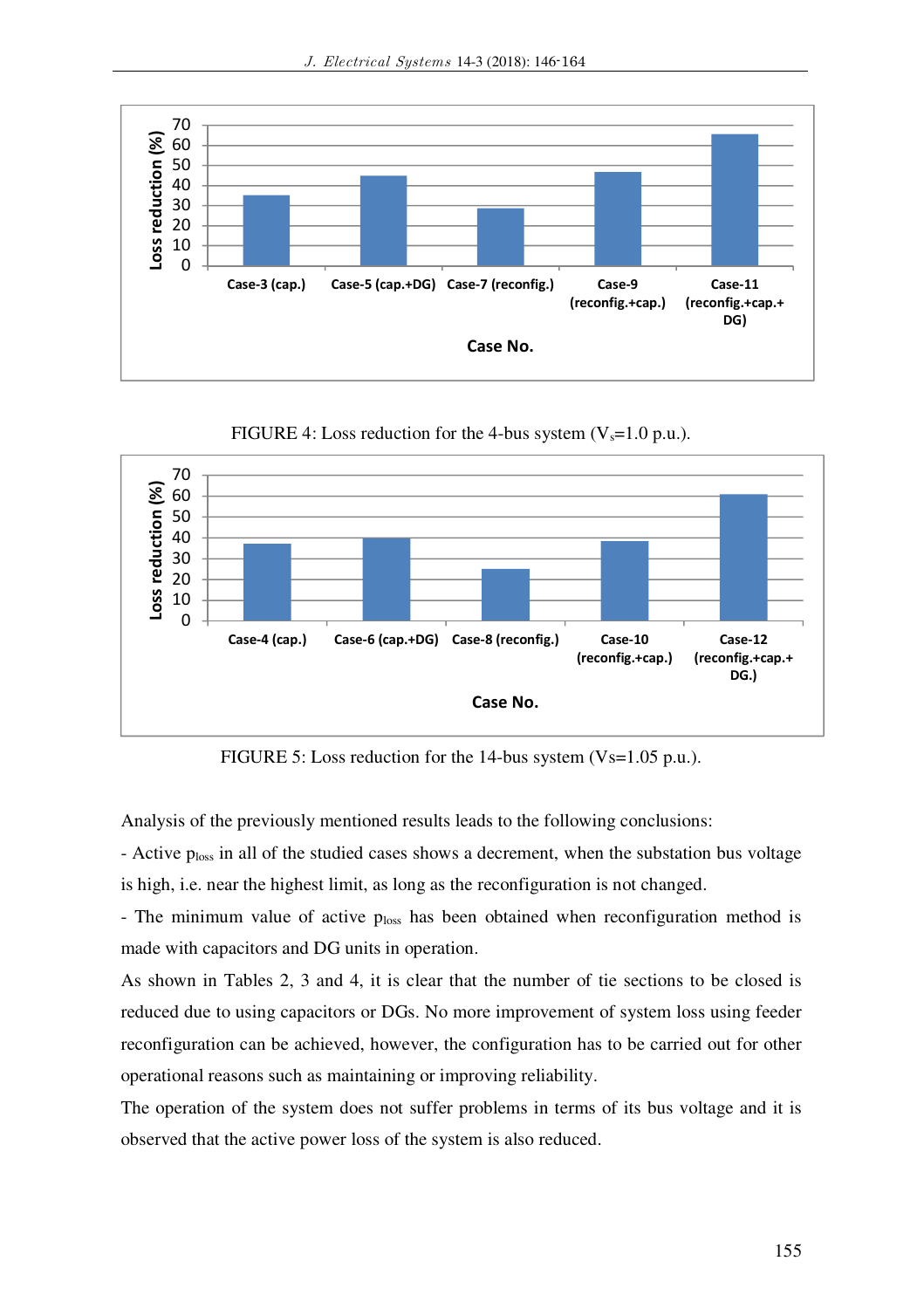### **5.2 The IEEE 33-Bus System**

# **5.2.1 Description of the IEEE 33-Bus System**

Figure 6 illustrates the IEEE 33-bus system whose data is available in [21]. It consists of 32 buses, excluding the main substation bus, and 5 tie lines (33, 34, 35, 36 and 37). The total load of the system is 3715 kW and 2300 kVAR. The minimum permissible bus voltage is 0.95 p.u. The current carrying capacity of the branch connecting bus 1-9 is 400 A and the remaining branches including tie lines are rated at 200 A. It is assumed that all sections and tie lines have sectionalizing switches and tie switches, respectively.



FIGURE 6: IEEE 33-bus system (base case), [21].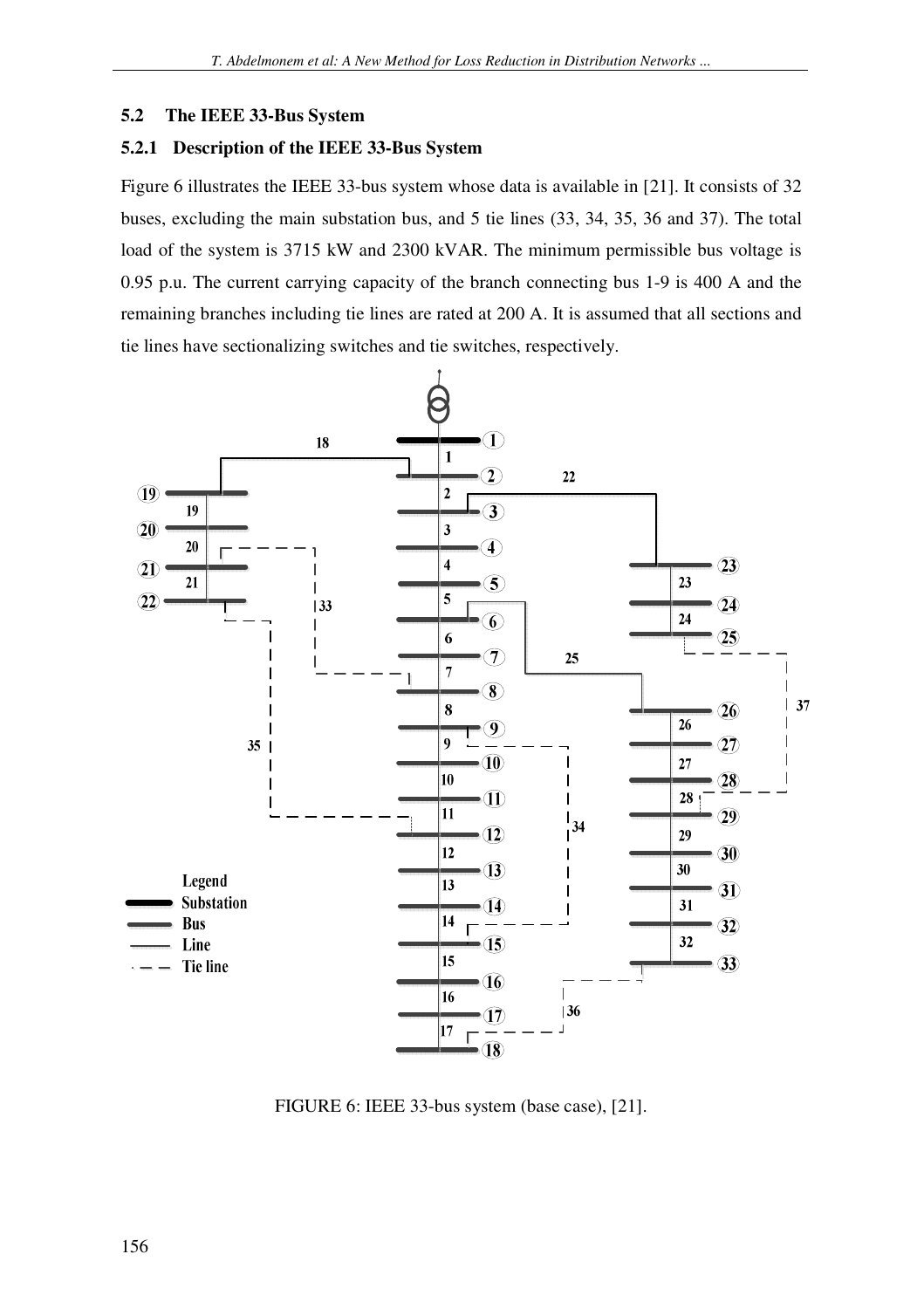#### **5.2.2 Base Case Study of the IEEE 33-Bus System**

A load flow study has been made assuming that all tie lines are switched off. Two runs have been made as follows:

Case 1: In this case, the substation bus voltage  $V_s$  is assumed to take 1.0 p.u. The results reveal the following conclusions:

- Some bus voltages cross the limit where the minimum voltage of 0.9128 p.u. is observed at bus 18.

- Active power loss is 204.45 kW.

These results are very similar to those calculated using the ETAP program version 6 which verifies the validity of the developed model.

Case 2: In this case, the substation bus voltage  $V_s$  is raised to 1.05 p.u. The results obtained reveal the following conclusions:

- No bus voltages crossed the limit.

- Active power loss is only 183.2 kW.

A comparison of the above two cases illustrates that, without system reconfiguration, the substation bus voltage must be raised to 1.05 p.u. in order to avoid bus voltage problems. Additionally, raising substation bus voltage will reduce the active power loss with a considerable value of 10.4%.

#### **5.2.3 Applying the Optimum Reconfiguration Method to the IEEE 33-Bus System**

In this case, the developed model has been applied for active power loss minimization using reconfiguration method as shown in Figure 7. Results have been obtained assuming that any number of tie lines can be switched on and an equal number of feeder sections should be switched off to maintain radial topology. The substation bus voltage has been considered as follows:

Case 3: Using  $V_s = 1.0$  p.u., no feasible solution has been obtained with the assumed bus voltage limits  $(1\pm0.05)$  p.u. This means that the switching on of any number of tie lines will not bring the voltages of all buses into permissible limits.

Case 4: Using  $V_s = 1.0$  p.u., i.e.: if the minimum permissible voltage limit is relaxed to 0.9 p.u., then in this case, a solution has been obtained. The results of this case study show that:

- Tie lines switched on are lines number 33, 34 and 35.

- Feeder sections switched off are sections number 7, 10 and 14.
- Minimum bus voltage is 0.9328 p.u.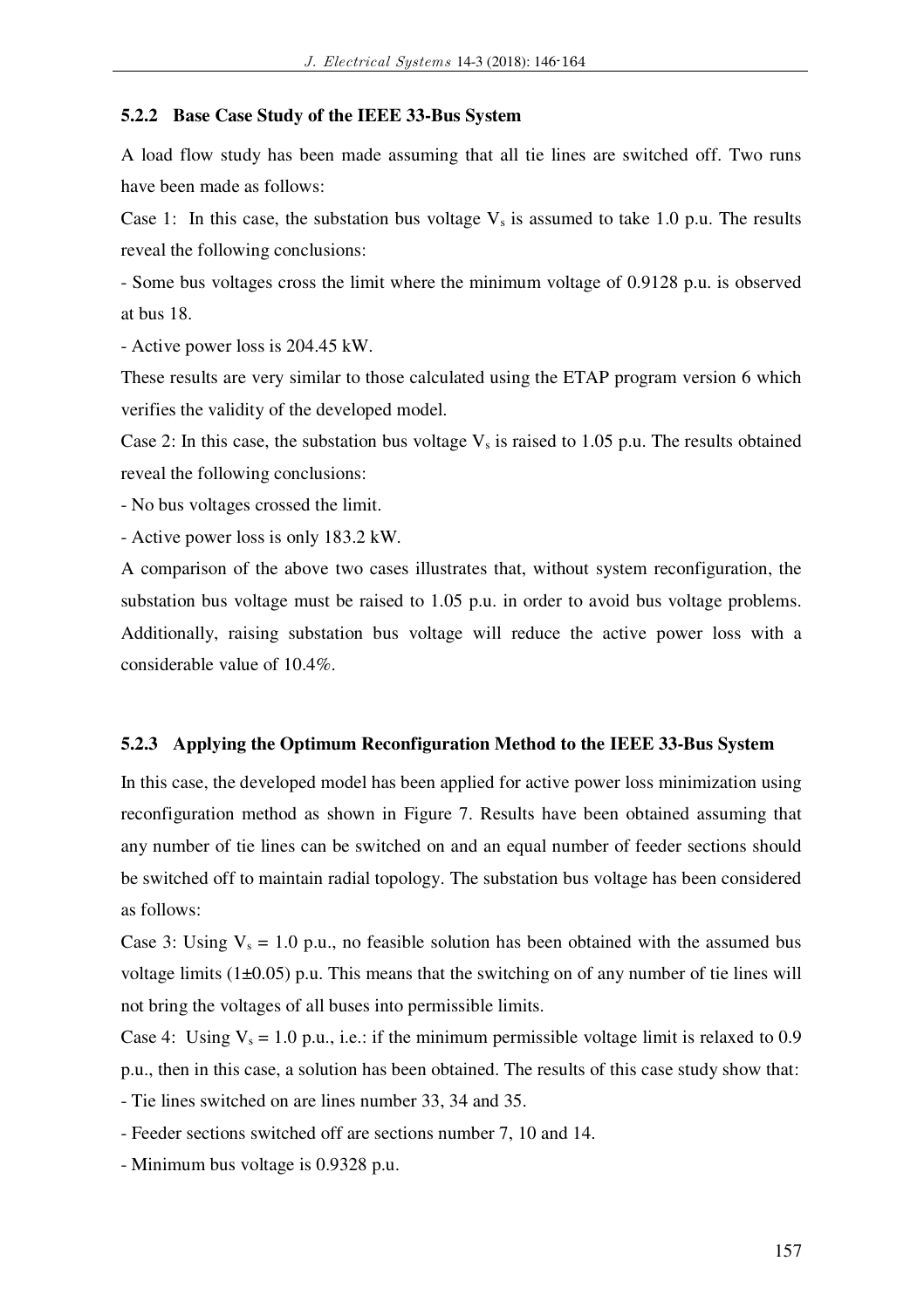- Numbers of buses where voltages decrease below 0.95 p.u. are the following 5 buses whose numbers are 29, 30, 31, 32 and 33.

- Active power loss is 140.5 kW.

Case 5: Using  $V_s = 1.05$  p.u., a feasible solution has been obtained. The outcomes of this case show the followings:

- Active power loss is 129.8 kW.

- Minimum bus voltage is 0.9864 p.u.

- Tie lines switched on are the same as those in case 4; i.e.: tie lines numbers 33, 34 and 35.

- Feeder sections switched off are the same as those in Case 4; i.e.: sections number 7, 10 and 14.

- The minimum voltage in the system after reconfiguration is improved by 5.43%.

The analysis of the above results reveals the following facts:

The feeders under consideration suffer from voltage problems. However, when raising the reference voltage to 1.05 p.u., this voltage problem does not exist anymore. With the reconfiguration method, voltage problems still exist with a reference voltage of 1 p.u. When the reference voltage is 1.05 p.u., the voltage profile is improved and active power loss is also reduced, as shown in Figure 8.

With reference voltage of 1 p.u. or 1.05 p.u., the reconfiguration method shows an improved voltage profile and reduced active power loss.

The power flow in each branch is reduced after reconfiguration, as shown in Figure 9. This shows that feeders are relieved from being overloaded which makes it possible to load these feeders further.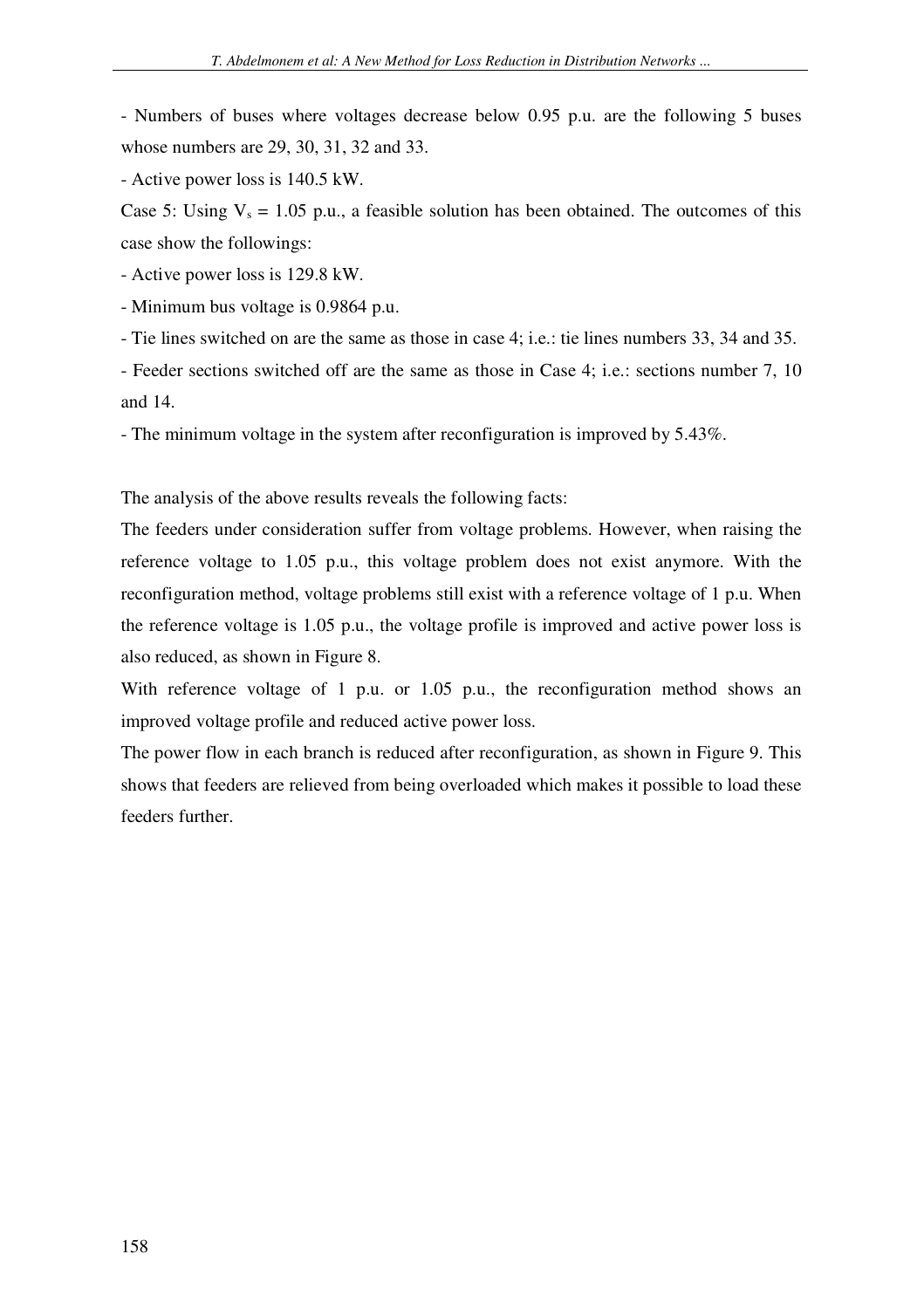

FIGURE 7: Optimum reconfiguration of the IEEE 33-bus system.



a) Power loss ( $V_s = 1.0$  p.u.) b) Power loss ( $V_s = 1.05$  p.u.). FIGURE 8: Power loss for the IEEE 33-bus system.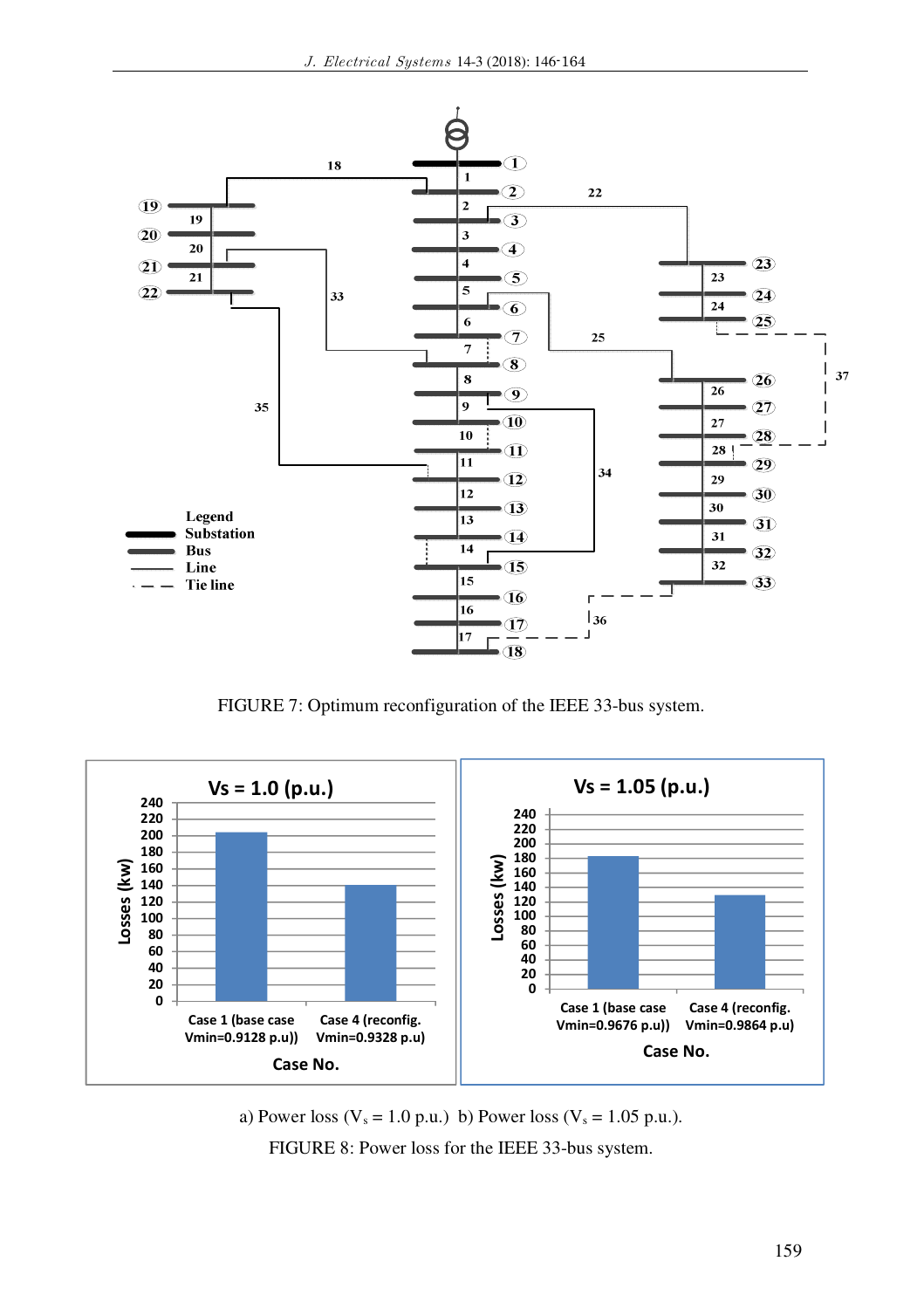

FIGURE 9: Power flow for the IEEE 33-bus system before and after optimum reconfiguration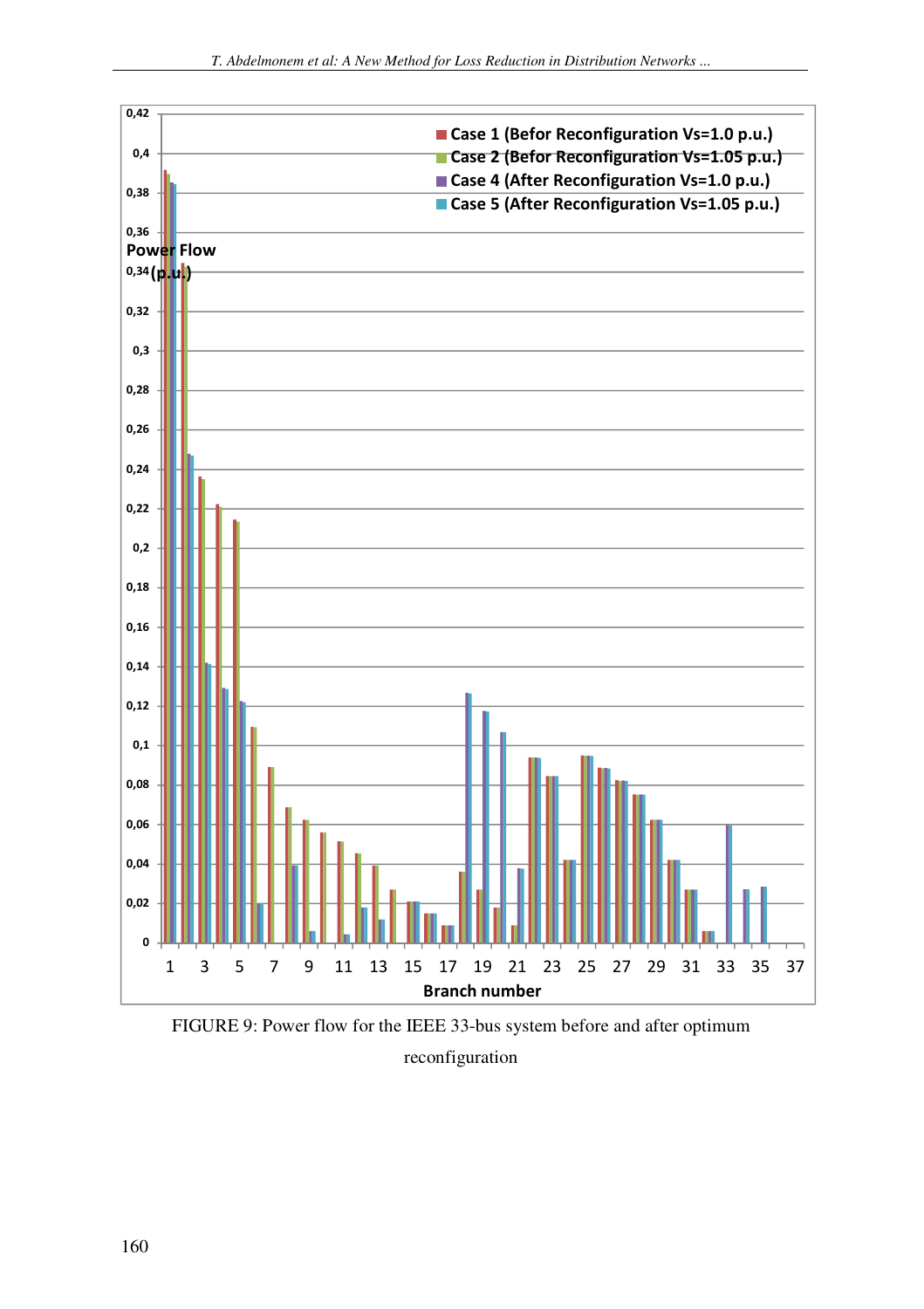#### **5.2.4 Comparing Results** with Published Work

In literature, there are numerous research methods [22-25] which were developed for optimum feeder reconfiguration. The comparison is carried out with one of these research methods that is entitled Harmony Search Algorithm (HSA) which is available in reference [20]. That method was also applied to the same case study of IEEE 33-bus system where the least value of the power loss was deduced. The results of comparing the method presented in this paper with that method, given in [20], are as follows:

a) Base case study:

The results given in [20] have been calculated under the assumption of 1 p.u. bus voltage at the main substation. The total losses and minimum bus voltage given in [20] are in the range of 203 kW and 0.91 p.u., respectively. The corresponding values deduced by the model developed in this paper are 204. kW and 0.9128 p.u, respectively. These results are similar to the results obtained using the load flow program of ETAP software package. The slight difference in results may be attributed to the load flow method used, accuracy of calculations and the specifications of computers.

b) Optimum reconfiguration process:

The results obtained by the presented method are:

- Sections 7, 10 and 14 are switched off, while tie lines 33, 34 and 35 are switched on. Tie lines 36 and 37 remain open.

- New power losses are calculated as about 140 kW which means that the reduction in power loss with respect to the base case is about 31 %.

- The minimum bus voltage is 0.9328 p.u.

The results deduced using Harmony Search Algorithm (HSA) given in [20] are the same as those given above using the model developed in this paper. However, the values of losses are given as best, worst and average values, namely, 138.06, 195.10 and 152.33, respectively for 200 solution runs. The minimum bus voltage is given as 0.9342 p.u. as shown in Table 5.

The solution using HSA, similar to other heuristics techniques requires previous determination of the parameters used in the solution that affect the quality of the solution and the convergence behavior, [20]. However, the best solution obtained in this paper using integer nonlinear programming can start immediately without the need for preliminary studies to obtain the optimum solution. Table 6 summarizes results of other heuristics methods. Using ETAP software to calculate load flow for the configuration given by Firefly Algorithm (FA) and consequently system power losses, a slight increase in the power loss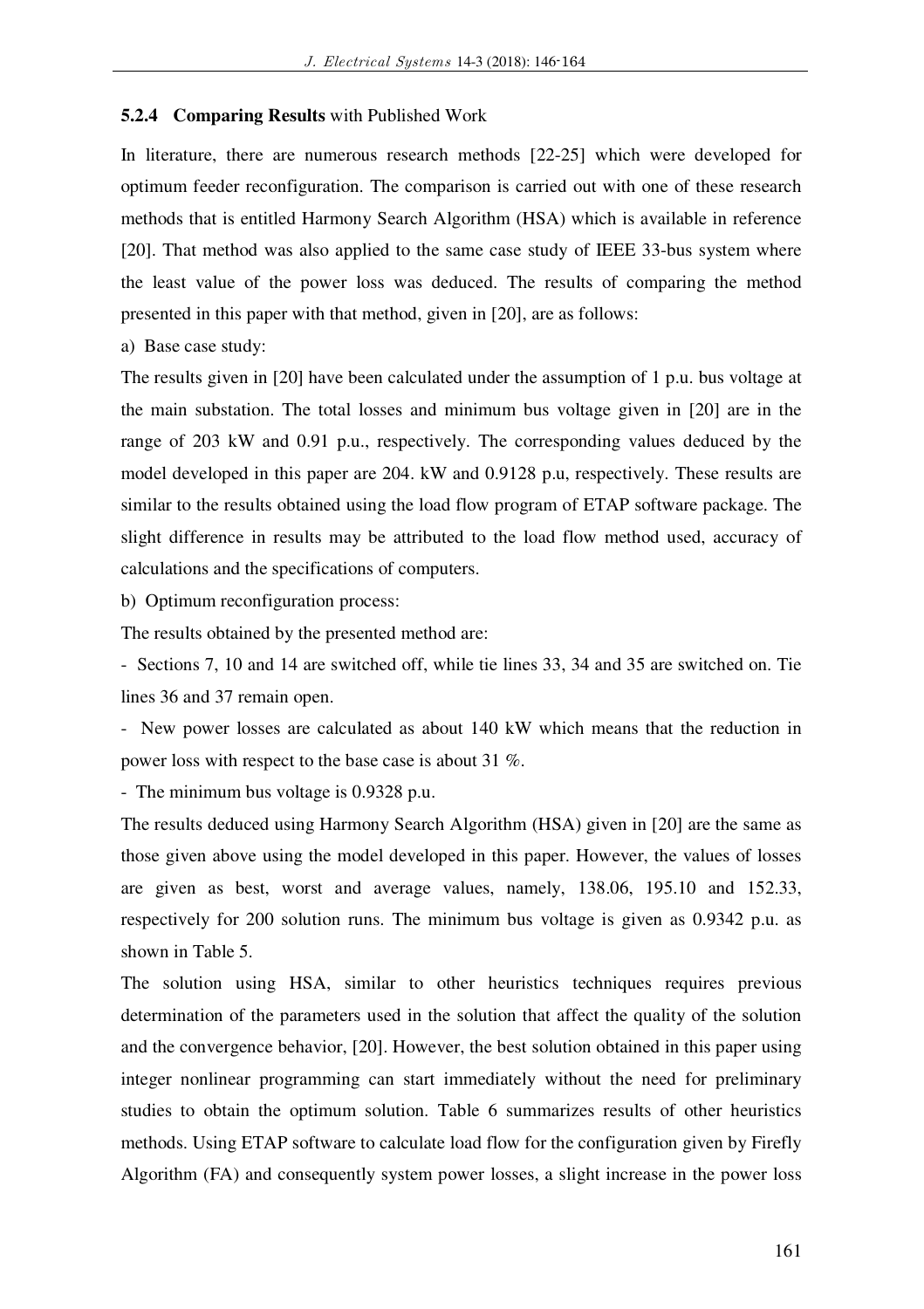value than given in [25] has been deduced. This may be, as stated upper, due to the accuracy of the load flow used method and the specifications of utilized computers.

| Method             | <b>Base Case</b>    |                    |                     |                                                  | Reconfiguration Method   |                          |  |
|--------------------|---------------------|--------------------|---------------------|--------------------------------------------------|--------------------------|--------------------------|--|
|                    | $V_{min}$<br>(p.u.) | $p_{loss}$<br>(kW) | $V_{min}$<br>(p.u.) | p <sub>loss</sub><br>(kW)                        | Tie Lines<br>Switched On | Sections<br>Switched Off |  |
| <b>HSA [20]</b>    | 0.91                | 203                | 0.9342              | 138, 152 and 195<br>(Best, Average and<br>Worst) | 33, 34 and 35            | 7, 10 and 14             |  |
| Developed<br>Model | 0.9128              | 204.45             | 0.9328              | 140.5                                            | 33, 34 and 35            | 7, 10 and 14             |  |

TABLE 5: Comparing results with published work, [20]

# TABLE 6: Comparative results with other heuristics methods

|                               | Switched off            | Losses $(KW)$ |
|-------------------------------|-------------------------|---------------|
| Base Case                     | 33, 34, 35, 36, 3       | 203           |
|                               | (all tie line switches) |               |
| GA (Genetic Algorithm), [25]  | 7, 9, 14, 28, 23        | 139.97        |
| GA (Genetic Algorithm), [26]  | 7,9,14,23,37            | 139.54        |
| TS (Tabu Search), [25]        | 6, 9, 14, 26, 31        | 163.38        |
| ACS (Ant Colony Search), [25] | 7, 9, 14, 28, 32        | 139.97        |
| FA (Firefly Algorithm), [25]  | 7, 9, 14, 32, 37        | 139.55        |
| Developed Model               | 7, 10, 14, 36, 37       | 139.90        |

# **6. Conclusion**

In this paper, a mathematical model based on a new formulation of load flow equations for distribution systems has been presented. The object of the model is to minimize the distribution system losses through the reconfiguration of the system while maintaining the bus voltages and feeder currents within the permissible limits. The developed model utilizes integer non-linear programming to find the most appropriate topology of distribution systems. As it is a numerical optimization method, it guarantees to achieve global optimal solution; however, heuristic methods need adjusting its parameters before applying it and may lead to suboptimal solution. The model has been applied to two standard test systems of different bus numbers. The results are compared with the work published in literature. Furthermore, the paper has incorporated the DG which is recently used in distribution systems. The obtained results illustrate that the optimal reconfiguration process can yield a significant reduction in the active power losses of the system, which means a considerable amount of financial savings per year as well as improving the bus voltage profile and reducing branch loadings.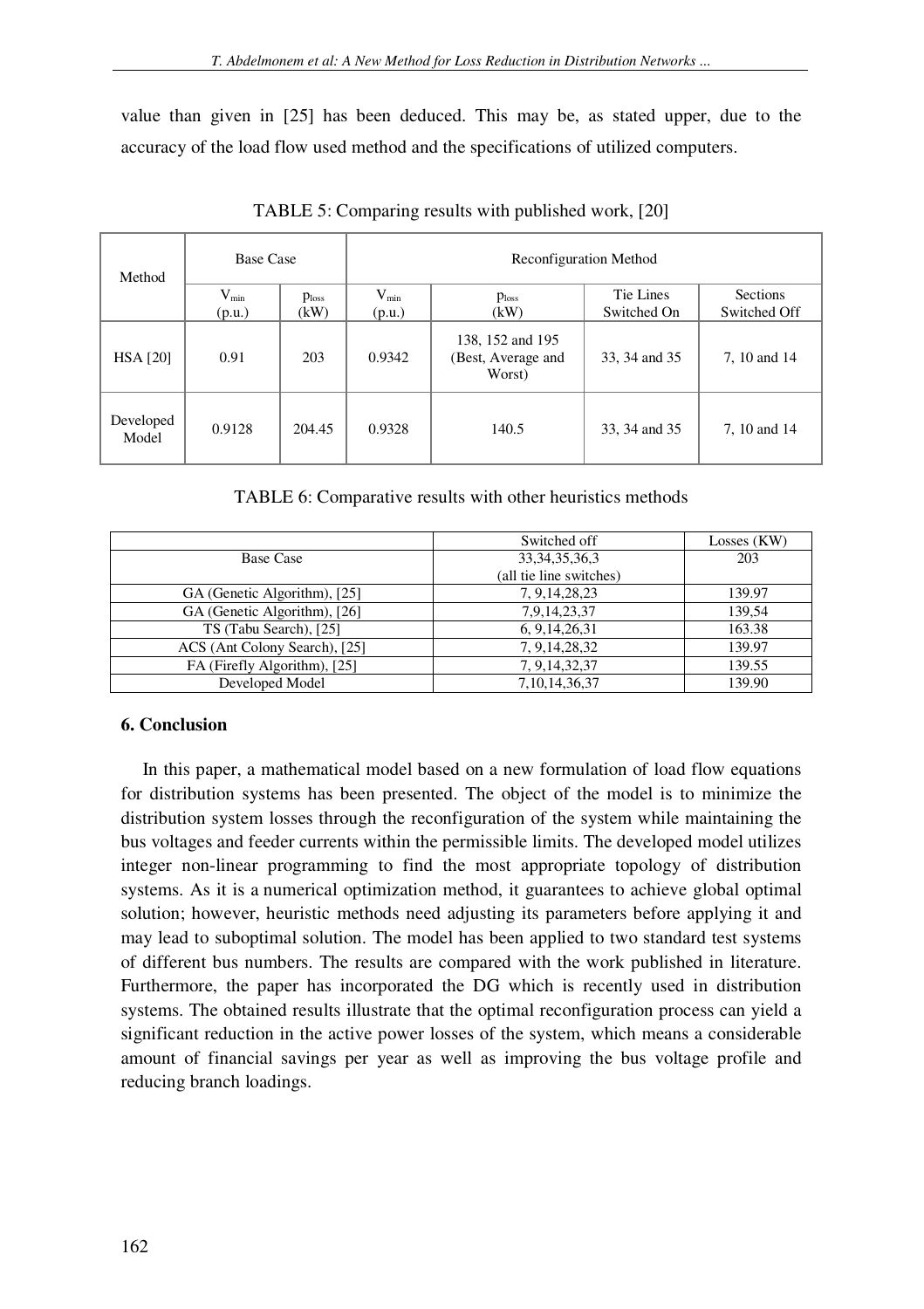#### **Acknowledgment**

The authors would like to thank LINDO Systems Inc. for giving the unrestricted capacity version with all options of LINGO 14.0 program to perform this research.

#### **References**

- [1] A. Merlin, H. Back, Search for a Minimal-loss Operating Spanning Tree Configuration in an Urban Power Distribution System, *5 th Power Systems Computation Conference (PSCC)*, Cambridge, UK, 1-18, 1975.
- [2] D. Shirmohammadi, H. W. Hong, Reconfiguration of Electric Distribution Networks for Resistive Line Losses Reduction, IEEE Transactions on Power Delivery, **4**(2), 1492-1498, 1989.
- [3] H. M. Khodr, M. A. Matos, J. Pereira, Distribution Optimal Power Flow, *IEEE Fundação para a Ciência e a Tecnologia Portugal Grant FCT-SFRH/BPD/*21035/2004.
- [4] Alberto Borghetti, A Mixed-Integer Linear Programming Approach for the Computation of the Minimum-Losses Radial Configuration of Electrical Distribution Networks*, IEEE Transactions on Power Systems*, **27**(3), 1264-1243, 2012.
- [5] R. Syahputra, I. Robandi, M. Ashari, Reconfiguration of Distribution Network with DG Using Fuzzy Multiobjective Method, *International Conference on Innovation, Management and Technology Research (ICIMTR),* 316-321, 2012.
- [6] D. Das, Reconfiguration of Distribution System Using Fuzzy Multi-Objective Approach, *International Journal of Electrical Power & Energy Systems*, **28**(5), 331-338, 2006.
- [7] V. Raj Kumar, B. Viswanath, D. Vijaya Kumar, B. Venkata Ramana, A Heuristic Based Multi-Objective Approach for Network Reconfiguration of Distribution Systems, *Innovative Systems Design and Engineering*, **2**(5), 22-33, 2011.
- [8] Hongbin Sun, Chunjun Zhou, A Self-Learning Network Reconfiguration Using Fuzzy Preferences Multi-Objective Approach, *TELKOMNIKA*, **11**(2), 710-716, 2013.
- [9] Javad Olamaei, Sirous Badali, Taher Niknam, Distribution Feeder Reconfiguration for Loss Minimization Based on Modified Honey Bee Mating Optimization Algorithm with Distributed Generations, *Australian Journal of Basic & Applied Sciences*, **6**(2), 133-141, 2012.
- [10] N. Rugthaicharoencheep, S. Sirisumrannukul, Feeder Reconfiguration for Loss Reduction in Distribution System with Distributed Generators by Tabu Search, *GMSARN International Journa*l, **3**, 47-54, 2009.
- [11] T. Lantharthong, N. Rugthaicharoencheep, Network Reconfiguration for Load Balancing in Distribution System with Distributed Generation *and Capacitor* Placement, World Academy of Science, Engineering and Technology International Journal of Electrical, Computer, Energetic, *Electronic and Communication Engineering*, **6**(4), 409-411, 2012.
- [12] R. Khorshidi, T. Niknam, M. Nayeripour, Distribution Feeder Reconfiguration Considering Distributed Generators, *World Academy of Science, Engineering and Technology International Journal of Electrical, Computer, Energetic, Electronic and Communication Engineering,* **2**(10), 2190-2193, 2008.
- [13] G. V. K. Murthy, Sivanagaraju, S. Satyanarayana, B. Hanumantha Rao, Artificial Bee Colony Algorithm for Distribution Feeder Reconfiguration with Distributed Generation, *International Journal of Engineering Sciences & Emerging Technologies (IJESET),* **3**(2), 50-59, 2012.
- [14] Yuan-Kang Wu, Study of Reconfiguration for the Distribution System with Distributed Generators, *IEEE Transactions on Power Delivery*, **25**(3), 1678-1685, 2010.
- [15] Bogdan Tomoiagă, Mircea Chindriş, Andreas Sumper, Antoni Sudria-Andreu, Roberto Villafafila-Robles, Pareto Optimal Reconfiguration of Power Distribution Systems Using a Genetic Algorithm Based on NSGA-II, *Energies*, **6**(3), 1439-1455, 2013.
- [16] J. B. V. Subrahmanyam, C. Radhakrishna, Impact of DGs on Reconfiguration of Unbalanced Radial Distribution Systems, *Acta Electrotehnica*, **51**(2), 92-98, 2010.
- [17] S. Civanlar, J. J. Grainger, Distribution Feeder Reconfiguration for Loss Reduction, *IEEE Transactions on Power Delivery*, **3**(3), 1217-1223, 1988.
- [18] S. Nawaz, N. Jhajharia, T. Manglani, Reduction of Distribution Losses by Combined Effect of Feeder Reconfiguration and Optimal Capacitor Placement*, International Journal of Recent Research and Review*, **II**, 2012.
- [19] M. Mahgoub, *Economic* Operation of Radial Distribution Systems Having Distributed Generation and Voltage Regulators, *M.Sc. Thesis, Electrical Power and Machines Department, Faculty of Engineering, Cairo University, Egypt*, 2013.
- [20] R. Srinivasa Rao, S. V. L. Narasimham, M. Ramalinga Raju, A. Srinivasa Rao, Optimal Network Reconfiguration of Large-Scale Distribution System Using Harmony Search Algorithm, *IEEE Transactions on Power Systems*, **26**(3), 1080-1088, 2011.
- [21] H. B. Tolabi, M. H. Moradi, A New Combination of Simulated Annealing, Genetic Algorithm, and Graph Theory Techniques for Multi-Objective Reconfiguration of Distribution System, *Journal of Basic and Applied Scientific Research*, **3**(4), 505-514, 2013.